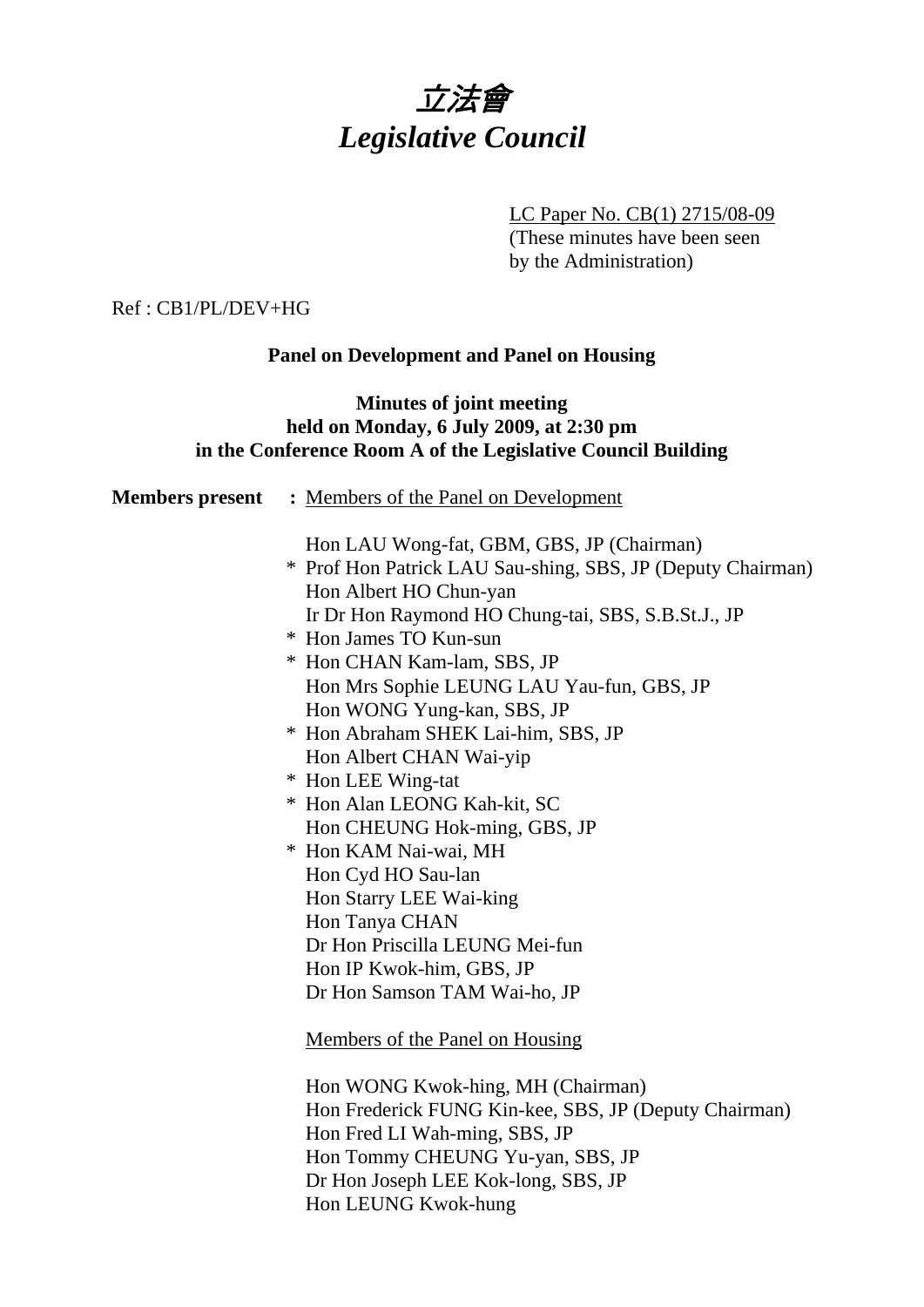|                                            | Hon CHAN Hak-kan<br>Hon WONG Kwok-kin, BBS<br>∗<br>Also members of the Panel on Housing                                                                                                                                                                                                                                                                                                                                                                              |
|--------------------------------------------|----------------------------------------------------------------------------------------------------------------------------------------------------------------------------------------------------------------------------------------------------------------------------------------------------------------------------------------------------------------------------------------------------------------------------------------------------------------------|
| <b>Members absent</b>                      | : Members of the Panel on Development<br>Dr Hon Philip WONG Yu-hong, GBS<br>Hon Emily LAU Wai-hing, JP<br>Hon Timothy FOK Tsun-ting, GBS, JP<br>Hon Mrs Regina IP LAU Suk-yee, GBS, JP<br>Members of the Panel on Housing<br>Hon LEUNG Yiu-chung<br>Hon WONG Sing-chi                                                                                                                                                                                                |
| <b>Public officers</b><br>attending        | : For item II<br>Ms Eva CHENG, JP<br>Secretary for Transport and Housing<br>Mr Thomas CHAN, JP<br>Permanent Secretary for Transport and Housing (Housing)<br>Ms Ada FUNG, JP<br>Deputy Director (Development & Construction)<br><b>Housing Department</b><br>Mr Raymond YOUNG, JP<br>Permanent Secretary for Development (Planning & Lands)<br>Mrs Ava NG, JP<br>Director of Planning<br><b>Miss Diane WONG</b><br>Principal Assistant Secretary (Planning & Lands)1 |
| <b>Clerk in attendance:</b> Miss Becky YU  | Chief Council Secretary (1)1                                                                                                                                                                                                                                                                                                                                                                                                                                         |
| <b>Staff in attendance : Mrs Mary TANG</b> | Senior Council Secretary (1)2                                                                                                                                                                                                                                                                                                                                                                                                                                        |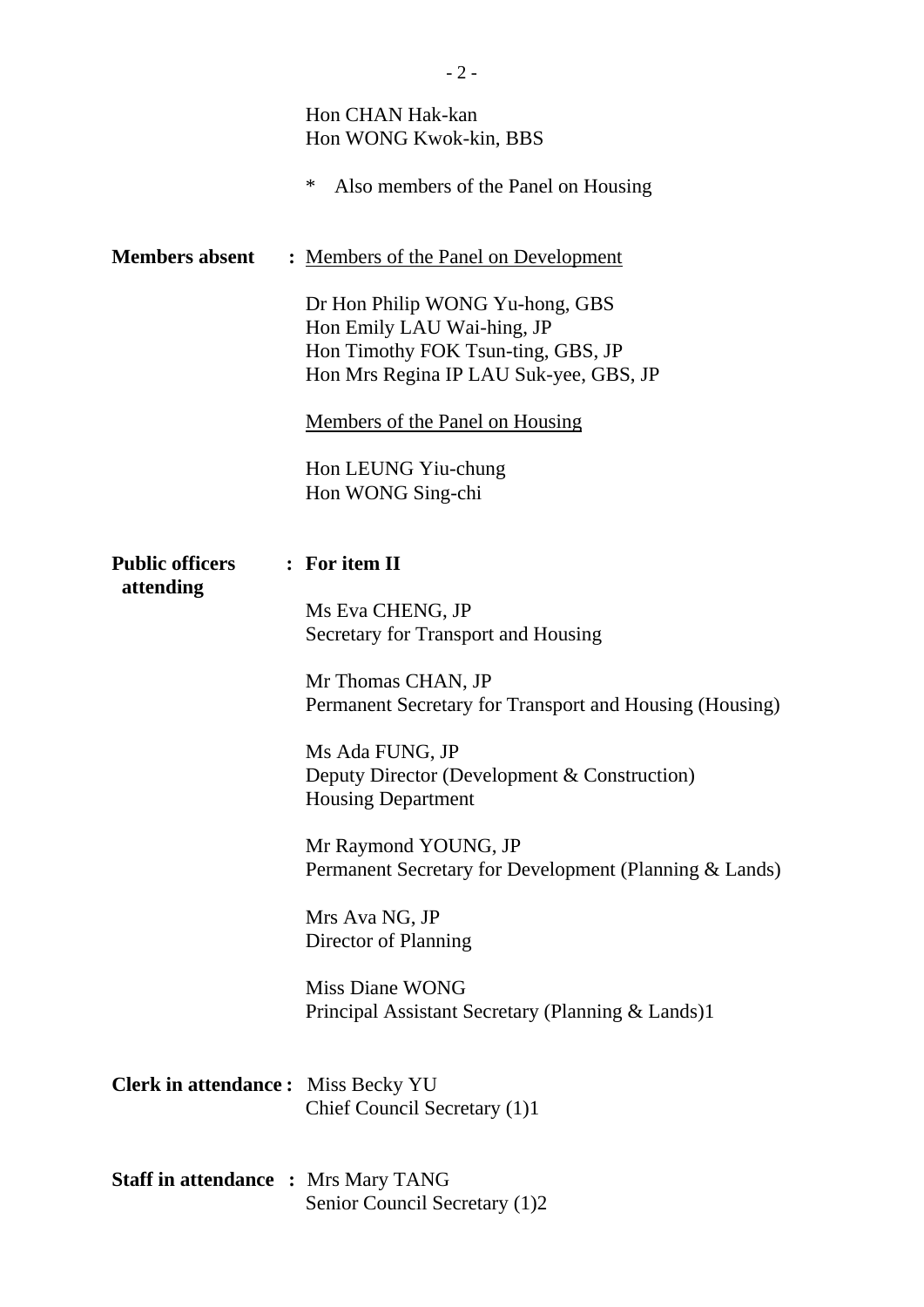## Miss Mandy POON Legislative Assistant (1)4

| <b>Action</b> | I.  | <b>Election of Chairman</b>                                                                                                                                                   |                                                                                                                                                                                                     |
|---------------|-----|-------------------------------------------------------------------------------------------------------------------------------------------------------------------------------|-----------------------------------------------------------------------------------------------------------------------------------------------------------------------------------------------------|
|               |     | Mr WONG Kwok-hing was elected Chairman of the joint meeting.                                                                                                                  |                                                                                                                                                                                                     |
|               | II. | Land supply for public housing<br>(LC Paper No. CB(1) $2072/08-09(01)$ — Administration's paper on land<br>LC Paper No. CB(1) $2072/08-09(02)$ — Paper on the land supply for | supply for public housing<br>public housing prepared by the<br>Legislative Council Secretariat                                                                                                      |
|               |     | LC Paper No. $CB(1)$ 2072/08-09(03) — Referral arising from the meeting                                                                                                       | (Background brief)<br>between Legislative Council<br>Members and Islands District<br>Council<br>members<br>on<br>11 June 2009 (Chinese version<br>only) (Restricted to Members)                     |
|               |     | LC Paper No. CB(1) 2151/08-09(01) —                                                                                                                                           | Referral arising from the meeting<br>Legislative Council<br>between<br>Members and Yuen Long District<br>Council members on 2 July 2009<br>(Chinese)<br>version<br>only)<br>(Restricted to Members) |
|               |     | Relevant paper                                                                                                                                                                |                                                                                                                                                                                                     |
|               |     | LC Paper No. $CB(1)1867/08-09(01)$                                                                                                                                            | Submissions from the Society for<br>Community<br>Organizations<br>regarding<br>public<br>housing<br>production and waiting time for<br>public housing flats (Chinese<br>version only)               |

2. The Chairman said that when the subject of construction programme of public housing was discussed at the meeting of the Panel on Housing on 14 April 2009, members had expressed concern about the adequate supply of land for public rental housing (PRH), particularly beyond the coming five years. As the forward planning of PRH production would hinge on the timely provision of suitable land, where the Development Bureau would have a role to play, members had suggested holding a joint

\_\_\_\_\_\_\_\_\_\_\_\_\_\_\_\_\_\_\_\_\_\_\_\_\_\_\_\_\_\_\_\_\_\_\_\_\_\_\_\_\_\_\_\_\_\_\_\_\_\_\_\_\_\_\_\_\_\_\_\_\_\_\_\_\_\_\_\_\_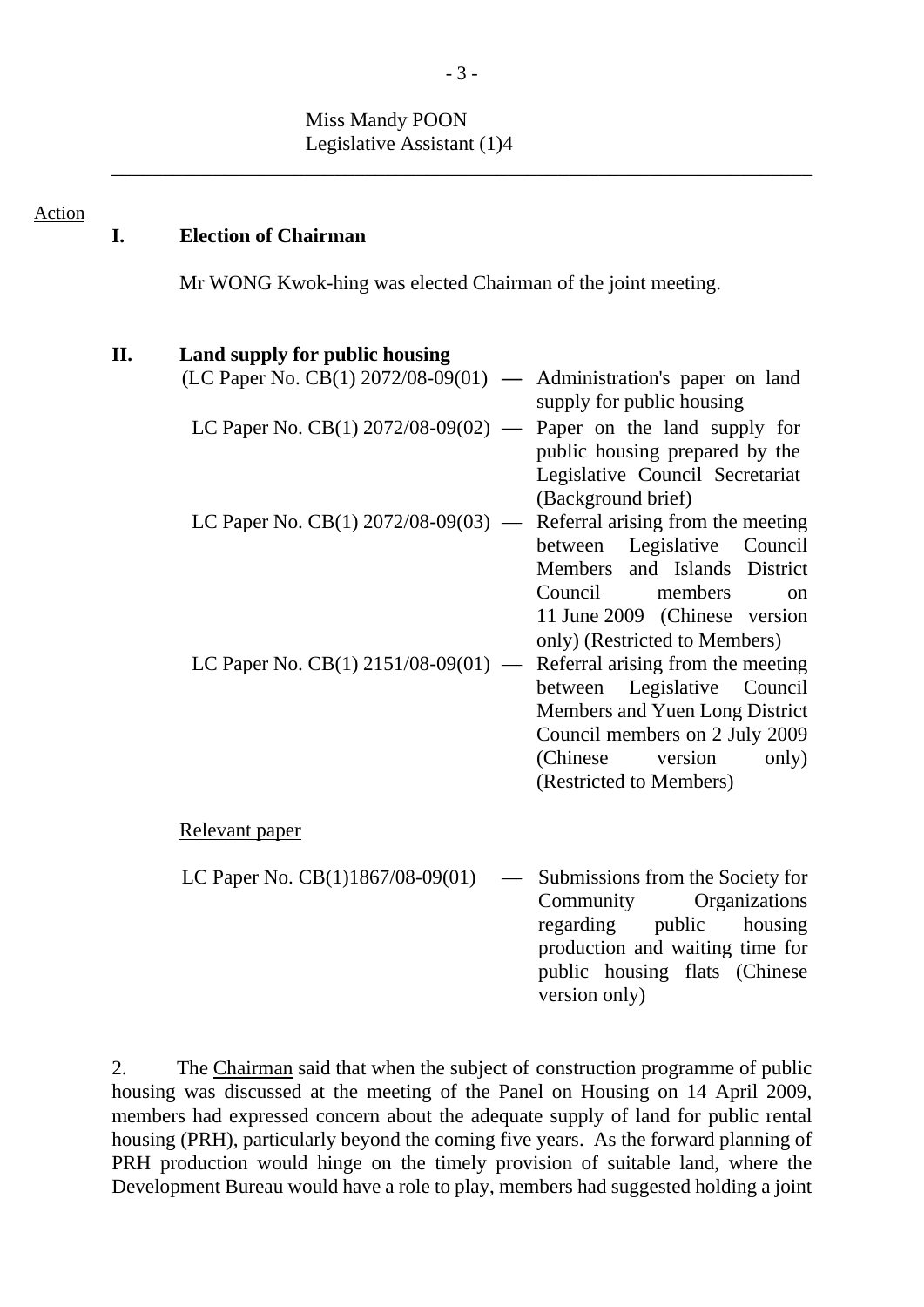meeting with the Panel on Development to discuss the subject of land supply for public housing.

3. At the invitation of the Chairman, the Secretary for Transport and Housing (STH) explained the Public Housing Construction Programme (PHCP) while the Permanent Secretary for Development (Planning & Lands) (PS(PL)) highlighted the policy on land supply for public housing.

# Land supply for housing

4. Mr LEE Wing-tat expressed dissatisfaction at the present status of land supply for PRH development. Unlike the earlier days when large-scale sites sufficient for several PRH estates to be built at the same time were made available, nowadays only small pieces of land could be identified after lengthy consultation with the districts concerned. Mr IP Kwok-him echoed that instead of making available small pieces of land for PRH development, consideration should be given to allowing for a larger scale of development. He asked if there were any targets for the provision of PRH. STH said that the demand for PRH would vary with population growth, changes in the economy, and rehousing needs etc. A sufficient supply of suitable land for PRH would not only ensure sustainability of development, but also help maintain the Average Waiting Time (AWT) for PRH at around three years. To this end, cleared PRH sites would be retained for public housing development as far as possible as in the case of So Uk Estate. However, the scales of PRH developments would depend on the availability of land, development potential, and public acceptability etc. There were indeed both large and small-scale PRH developments, the former would include the Anderson Road Development and Kai Tak Development. For small-scale PRH developments, residents could share the existing facilities, such as markets and community facilities, within the districts. PS(PL) added that the public would generally prefer a balanced public/private housing mix within a district to lopsided development with a high percentage of PRH, as some opined that the latter might have led to a host of social problems as in the case of Tin Shui Wai.

5. Mr WONG Yung-kan was concerned about the limited supply of PRH units beyond 2014, and enquired about the land policy for PRH development in the next 10 years. Professor Patrick LAU noted that under the Preferred Development Option, it was anticipated that the existing built-up areas could accommodate 70% of the population increase up to 2030, where as the remaining would be provided mainly by the two New Development Areas (NDAs) in the North East New Territories and at Hung Shui Kiu. He enquired about the details of production of PRH flats beyond 2013/2014. He also stressed the need for special housing schemes for elderly residents.

6. In response, STH said that an internal coordinating mechanism was put in place within the Government to monitor land supply for public housing, and to ensure that there was sufficient land supply to meet the demand for PRH. On the other hand, under PHCP, which was a five-year programme to be rolled forward every year, suitable adjustments to housing production would be made according to the latest demand and supply situation every year. Factors, such as land availability, potentials of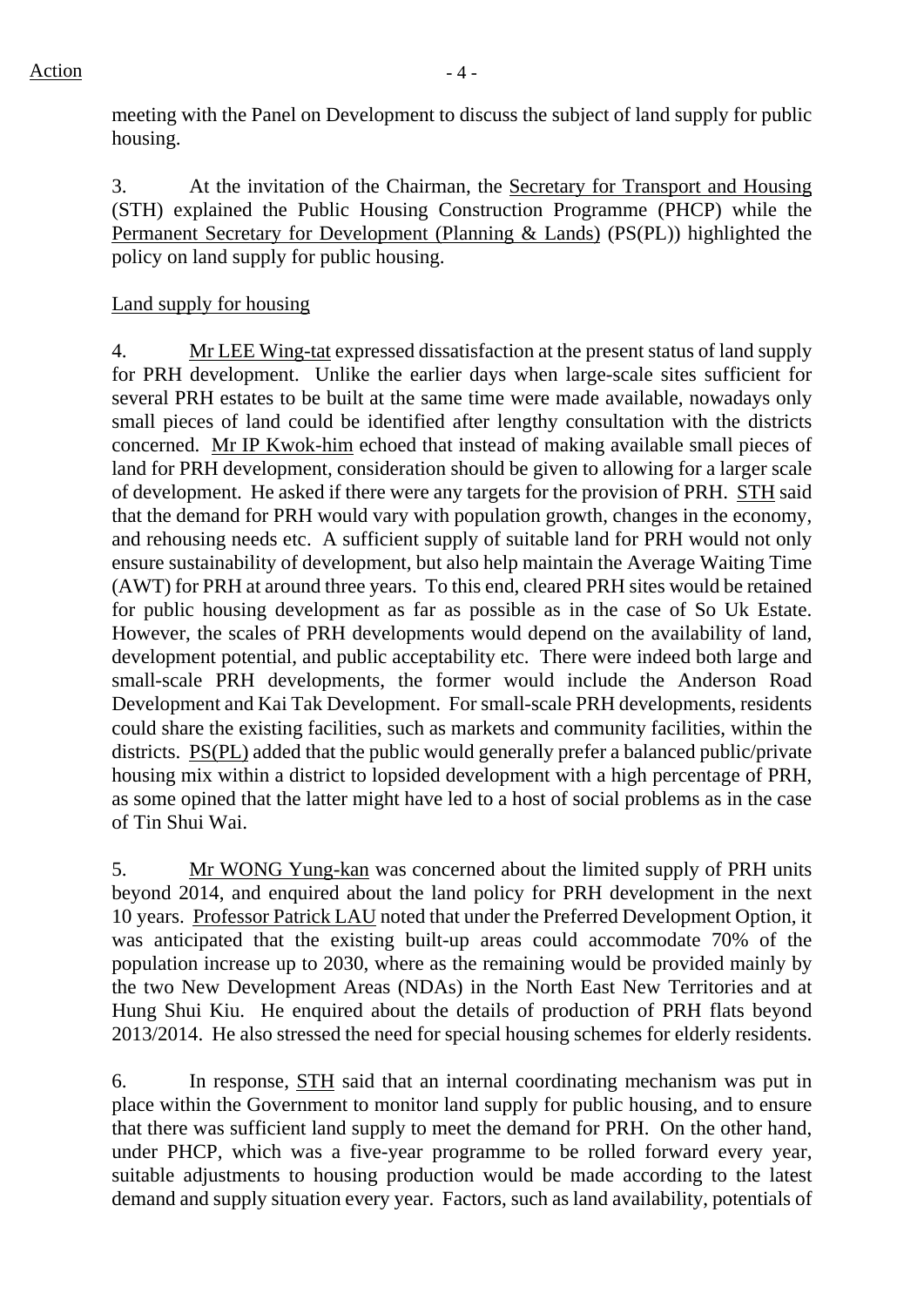development, and public acceptability would be taken into account in the provision of PRH. The Director of Planning (D of P) added that the Preferred Development Option was presented to members in the context of the outcome of the Hong Kong 2030 Study in October 2007. While the overall supply of housing land was anticipated to be adequate to meet the housing needs of the projected population growth up to 2030, there were concerns about possible mismatch between the supply and demand of PRH, as well as local objections against the provision of PRH developments. PS(PL) supplemented that planning for public housing beyond 2014 had been made in respect of NDAs in the North East New Territories and at Hung Shui Kiu. The Administration would also assess the feasibility of PRH development in other potential areas.

7. Noting that the earliest date for population intake in NDAs would be around end-2019, Mr Alan LEONG enquired about the anticipated number of PRH applications received over the next few years. The Permanent Secretary for Transport and Housing (Housing) (PSTH(H)) said that the number of PRH applications received in the past few years ranged from 39 000 to 33 000 per year or an average of around 3 000 applications per month. PS(PL) added that the North East New Territories NDA would allow for the development of about 50 000 housing units, with about 40% for PRH and 60% for private housing, depending on further study. As regards the Hung Shui Kiu NDA, PS(PL) said that this was still under planning and the number of units to be provided as well as the earliest date for population intake had yet to be worked out.

8. Mr LEE Wing-tat expressed grave concern about the surge in property prices, particularly in the urban districts, as a result of land prices being manipulated by major developers. He pointed out that the four major developers in Hong Kong were holding a lot of land awaiting development, and they had little incentives to further acquire land through the Application List system. There might be a need for the Administration to review the Application List system. Consideration should be given to replacing it with regular land auctions such that more land would be made available for other developers. He cautioned that if the situation were to continue, property prices would soar despite negative growth in the economy. By way of illustration, a new flat in Wanchai could cost as much as \$13,000 per square foot. As a result, many families could not afford home ownership. This might lead to the recurrence of the situation in the 1990s when the Government had to intervene in the property market. PS(PL) responded that the Administration had no plans to replace the Application List system. STH added that based on the latest statistics, about 50% to 60% of the property transactions in Hong Kong were those priced below \$2 million.

9. Mr Albert CHAN said that the inadequate supply of both public and private housing had been affecting the vast community, in particular the low-income families and the sandwiched class. The problem was becoming worse due to a significant drop in housing production over the past years, following the tight control over land supply. As a result, property prices remained at a high level despite the financial crisis. This was evidenced by the high rental of \$3,000 per month for a cubicle of less than 100 square feet in Tsuen Wan. He further pointed out that while AWT was maintained within three years, the PRH units offered were either very old units or located in the extended urban areas. To this end, efforts should be made to provide more PRH units to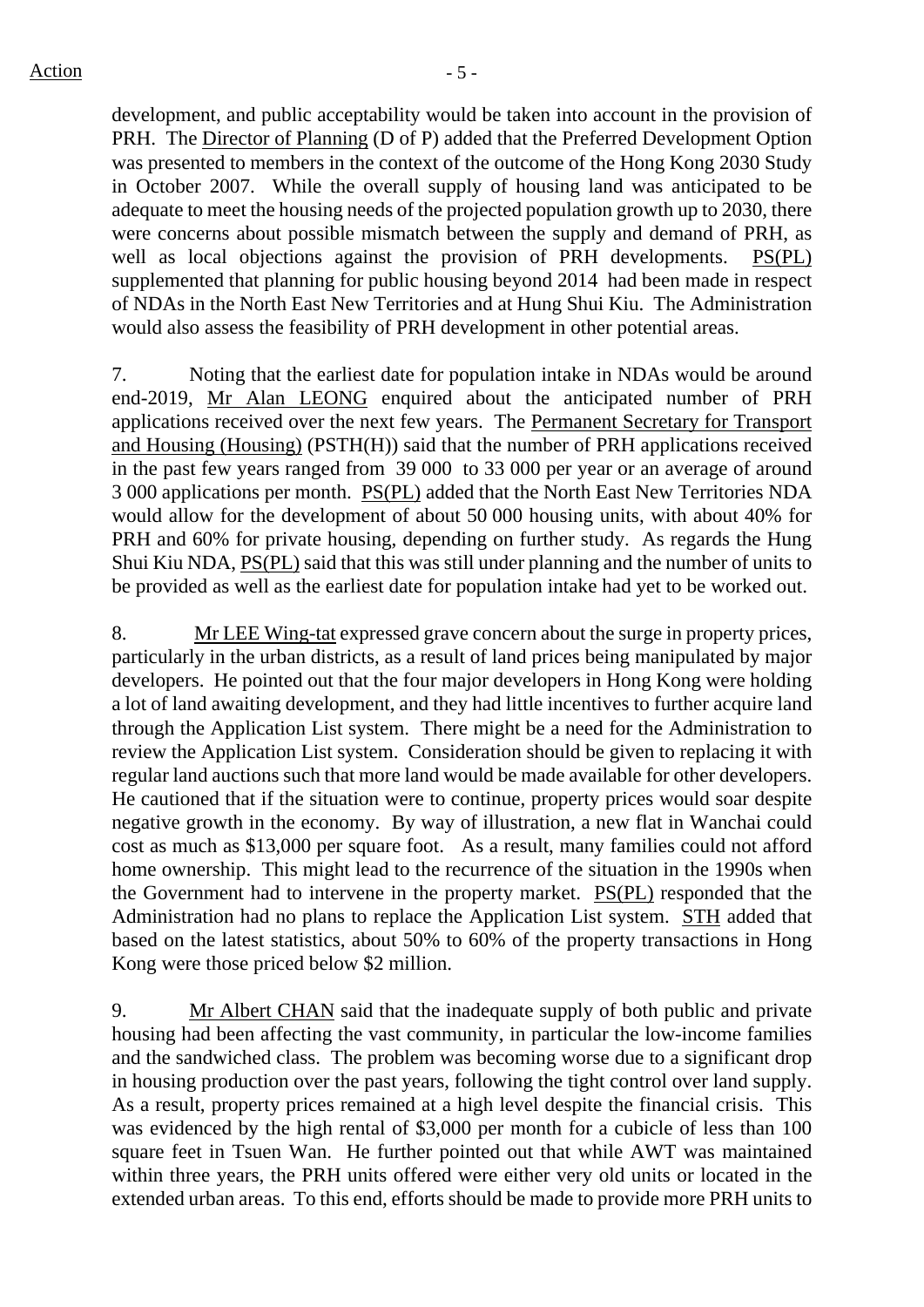meet the increasing demand while resolving local objections against the provision of PRH developments at the same time. Consideration should be given to relaxing the income and asset limits for PRH to assist the sandwiched class who could not afford private housing but were not eligible for public housing. An overhaul of the existing housing policy might be necessary to meet the demand for public housing. Expressing similar concern, the Chairman also urged for a review of the seven-year residence requirement so that PRH applicants could be allocated PRH flats in a shorter time. STH said that the residence requirement had already been relaxed. Nowadays, the Housing Authority only required half of the family members included in the application to have lived in Hong Kong for seven years at the time of allocation. Children under the age of 18 were deemed to have fulfilled the seven-year requirement if they were born in Hong Kong or one of their parents had lived in Hong Kong for seven years. Meanwhile, families with elderly persons would be provided with enhanced housing arrangements under the Harmonious Families Priority Scheme. The Scheme was well received with over 7 000 applications.

10. Ms Cyd HO said that in planning for PRH supply, the Administration should work out the demand for public housing through surveys on income and housing expenditure. Given that many PRH applicants awaiting allocation were spending a large percentage of their income, some as much as 70%, on private rental housing, consideration should be given to providing subsidy to these families to ease their financial burden. She also enquired about the acceptable rent to income ratio for an average household. STH said that the income and asset limits had all along been used in assessing the eligibility for PRH. PSTH(H) added that these limits were derived using the household expenditure approach that comprised both housing and non-housing expenditures, and had included a 5% contingency. The income and asset limits would be reviewed annually to keep in line with the latest situation. Households which spent a large percentage of their income on rents were mostly those who were not eligible for PRH, or those who preferred to stay in locations which were near to their workplaces.

11. Mr Alan LEONG asked if consideration would be given to re-launching the Home Ownership Scheme (HOS) in future. The Chairman also asked whether the Tenants Purchase Scheme (TPS) could be re-launched since many PRH tenants would prefer to purchase their own PRH flats. STH said that under the repositioned housing policy announced in 2002, the Government was determined to withdraw from its role as property developer and minimize its intervention in the property market. The present housing policy was to provide PRH to low-income families who could not afford private rental accommodation. Therefore, land had not been reserved for the provision of HOS flats. As regards TPS, STH said that there were no plans to review TPS at the present stage. This was because the sale of PRH flats to sitting tenants would have adverse impact on the turnover of flats, thereby lengthening the AWT for applicants on the Waiting List. Besides, PRH flats were meant for low-income families which could not afford private housing, and not to enable better-off tenants to achieve home ownership.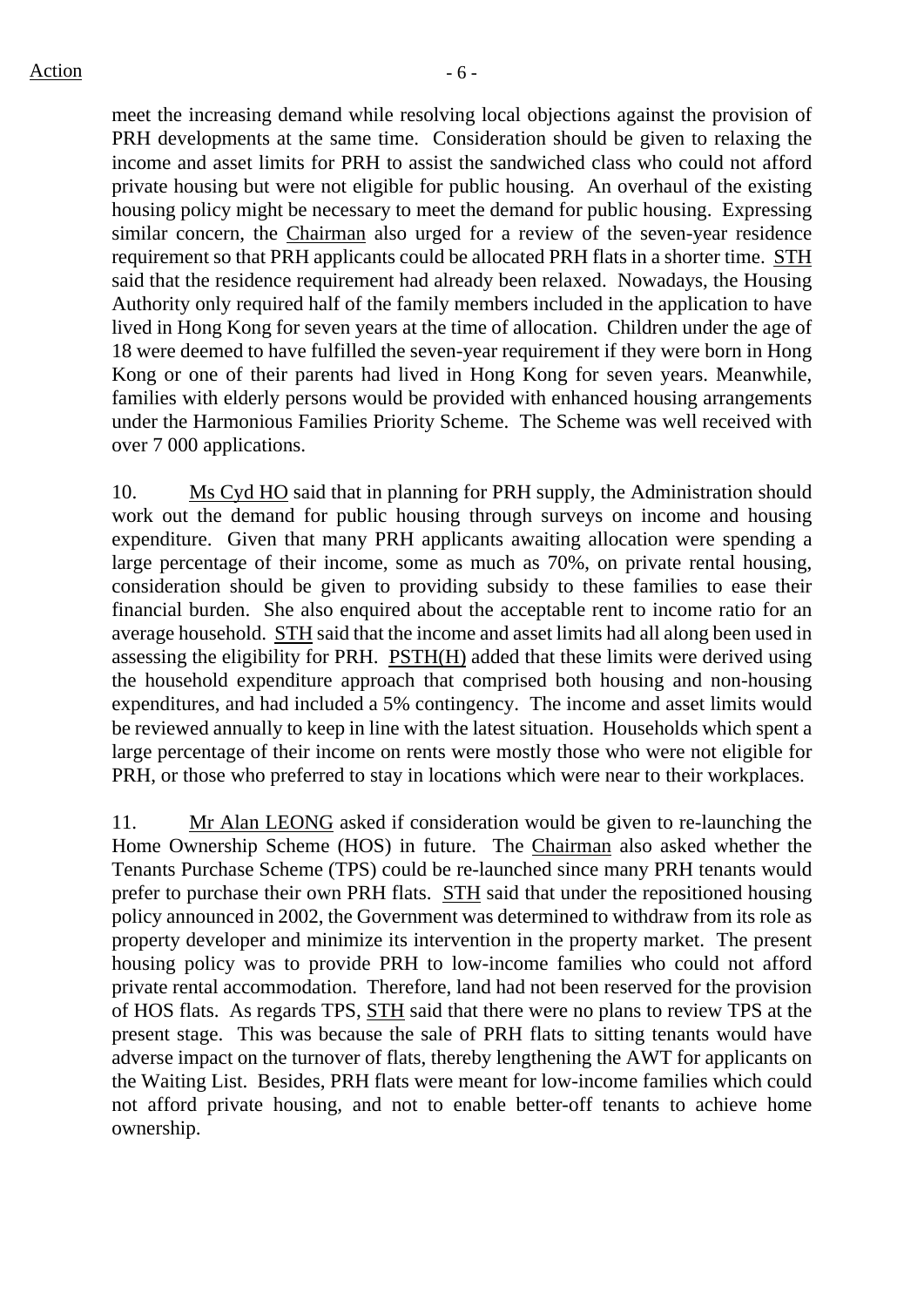# Strengthening ties with the local communities

12. Professor Patrick LAU held the view that the Preferred Development Option could not be implemented if approval had not been obtained from the relevant District Councils (DCs). Besides, more consultation with the DCs concerned would facilitate the collection of more accurate information on the availability of land for PRH development, particularly on the density of development. D of P explained that some DCs had raised objections when they found out that the land zoned for "residential use" within their districts would be used for PRH development.

13. Mr CHEUNG Hok-ming expressed concern about the slow progress in PRH development. He was aware that some DCs had expressed reservation on the proposed provision of PRH development within their districts. For example, the Yuen Long DC (YLDC) had indicated that the land within the Yuen Long town centre should be used for Government facilities or commercial purposes rather than PRH development, which should be relocated to the under-developed parts of Yuen Long. Meanwhile, the Islands DC (IDC) had raised objection against the development of PRH estates at Tung Chung Area 56, which in their view should be relocated to Tung Chung West instead. STH explained that the views of DCs and the local community would be taken into account in the planning of PRH developments. In fact, there had been a number of exchanges with YLDC on PRH developments within the Yuen Long District. At present, there were three sites in Yuen Long which had been earmarked for PRH developments. The plans for the development of PRH estates at Hung Shui Kiu and Au Tau were discussed by YLDC at its meeting on 2 July 2009. A further meeting would be held in August 2009 to discuss the feasibility of increasing the plot ratio of the Hung Shui Kiu project in order to optimize land use. As for the proposed PRH development at Tung Chung Area 56, the Administration had agreed to consider the views put forward by IDC, inter alia, the choice of site and height restrictions. Meanwhile, the study on the overall development of Tung Chung, including that of Tung Chung West which involved land reclamation, was being undertaken by the Civil Engineering and Development Department.

14. Mr WONG Kwok-kin noted with concern that PRH developments were not welcomed in some districts despite the fact that PRH was essential to meet the housing needs of low-income families. He enquired about the reasons for local objections, the means to resolve them as well as the number of sites earmarked for PRH development which had been shelved due to local objections. STH said that continued efforts would be made to address the concerns raised by local community, and an interactive approach would be adopted in the consultation process. PSTH(H) said that local objections against PRH developments were very common nowadays. The Administration was able to resolve most of the objections through protracted negotiations with the DCs concerned, except for the PRH development at Sha Tau Kok which had subsequently been shelved. Given that local objections against PRH developments were mostly associated with the likely impact on property prices of private housing within the districts, Mr WONG enquired if this could be resolved through the provision of HOS rather than PRH. PSTH(H) reiterated that the provision of HOS would involve a change in the existing housing policy.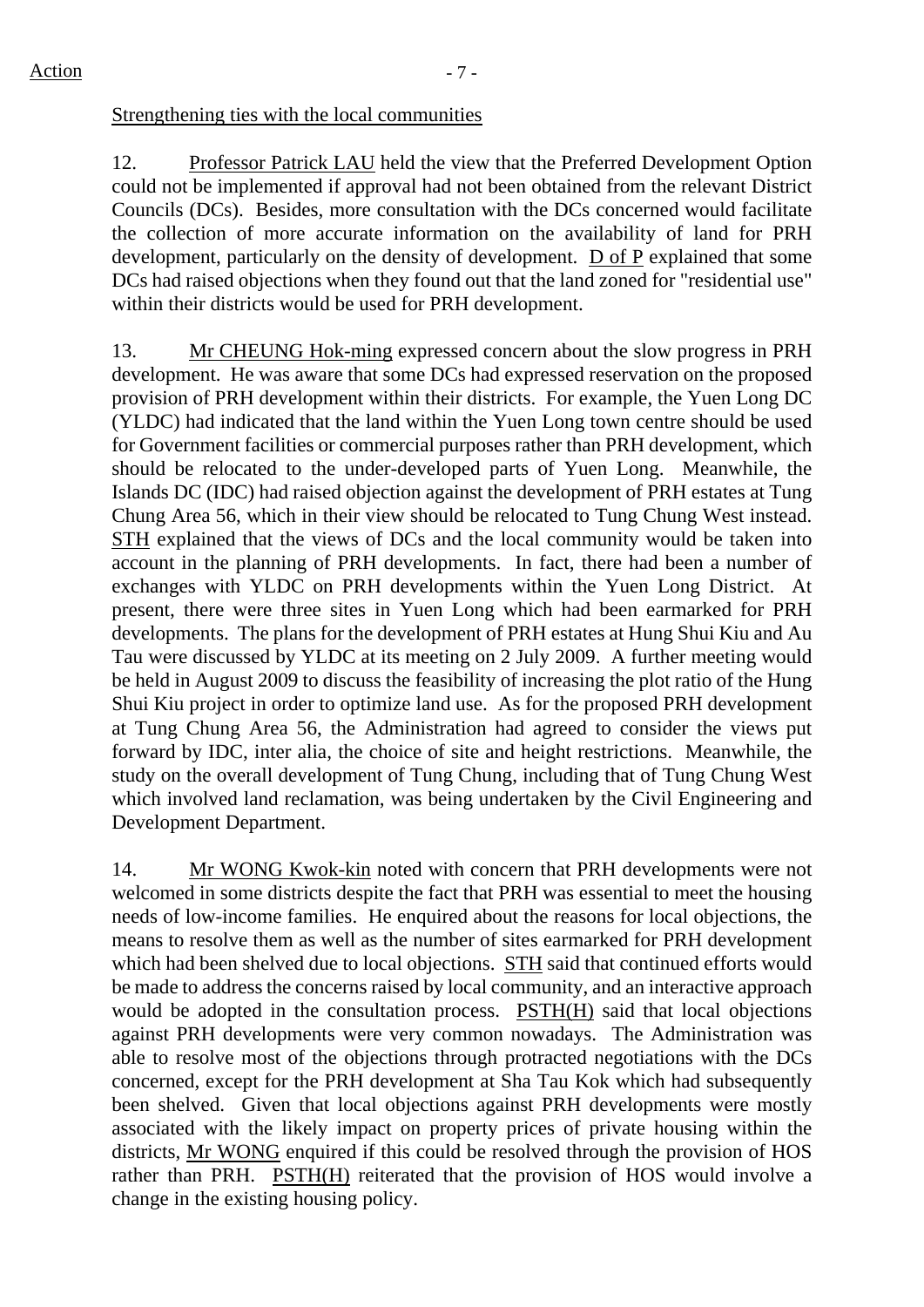15. Mr Albert HO held the view that there should be a balanced mix of public and private housing within a district. Therefore, he found it hard to accept local objections against PRH developments which aimed at providing homes to low-income families in Hong Kong. He opined that these objections were discriminatory in nature. He also shared the concern about the inadequate supply of public housing, which would likely worsen with the increase in redevelopment/clearance projects. To this end, consideration should be given to lifting the income and asset limits for clearees so that they could purchase HOS flats in the secondary property market. This would not only ease the need for rehousing, but also facilitate the redevelopment process. STH said that the provision of housing for clearees affected by redevelopment was a policy decision, but Mr HO's suggestion would be taken into consideration.

16. Mr Frederick FUNG concurred that there should not be objections in the provision of PRH developments. He stressed the need for the Government to adhere to the three principles in public housing developments. Firstly, PRH should continue to be provided as long as there was a demand. Secondly, sites which were earmarked for the Housing Authority (HA) should be used for the development of public housing. Thirdly, cleared PRH sites should be used for public housing developments and if not, similar sites within the district should be provided for the purpose. The Government should uphold these principles and should not yield to pressure from DCs. Apart from the information on PRH production in the coming five years, more information on the supply of land for public housing should be made available. Mr LEUNG Kwok-hung echoed that there should be a 10-year instead of a five-year PHCP to allow for longer term planning. STH explained that a five-year rolling PHCP was more desirable to enable adjustments to be made in line with the latest development. At members' request, the Administration would provide information on the five-year PHCP and supporting data for The Hong Kong 2030 Study as far as possible.

Admin

17 While acknowledging that some DCs did not support the provision of PRH estates in their districts, Mr WONG Yung-kan said that the Tai Po DC would welcome PRH developments within the Tai Po District. STH said that a partnering approach had been established with DCs in respect of PRH development. In consultation with the Tai Po DC, a suitable site had been identified for the development of a PRH estate in Tai Po. In response to Ms Cyd HO's question on the lack of PRH developments in the Central and the Western District, PSTH(H) advised that efforts had been made to identify suitable sites in the Western District for PRH developments to meet the housing needs of clearees affected by urban redevelopment.

18. Mr CHAN Kam-lam noted that there would be a total of 19 800 PRH flats in Kwun Tong in the coming five years. With the provision of such a large number of PRH flats in Kwun Tong, this would likely have impacts on local traffic, infrastructure and community facilities. More supporting facilities would be required to accommodate the population intake. He also sought explanation on the limited supply of 400 PRH flats in Kwun Tong in 2013/2014. The Deputy Director of Housing (Development & Construction) (DDH(D&C)) explained that the supply of PRH flats in different districts would depend on the construction programme, and consultation